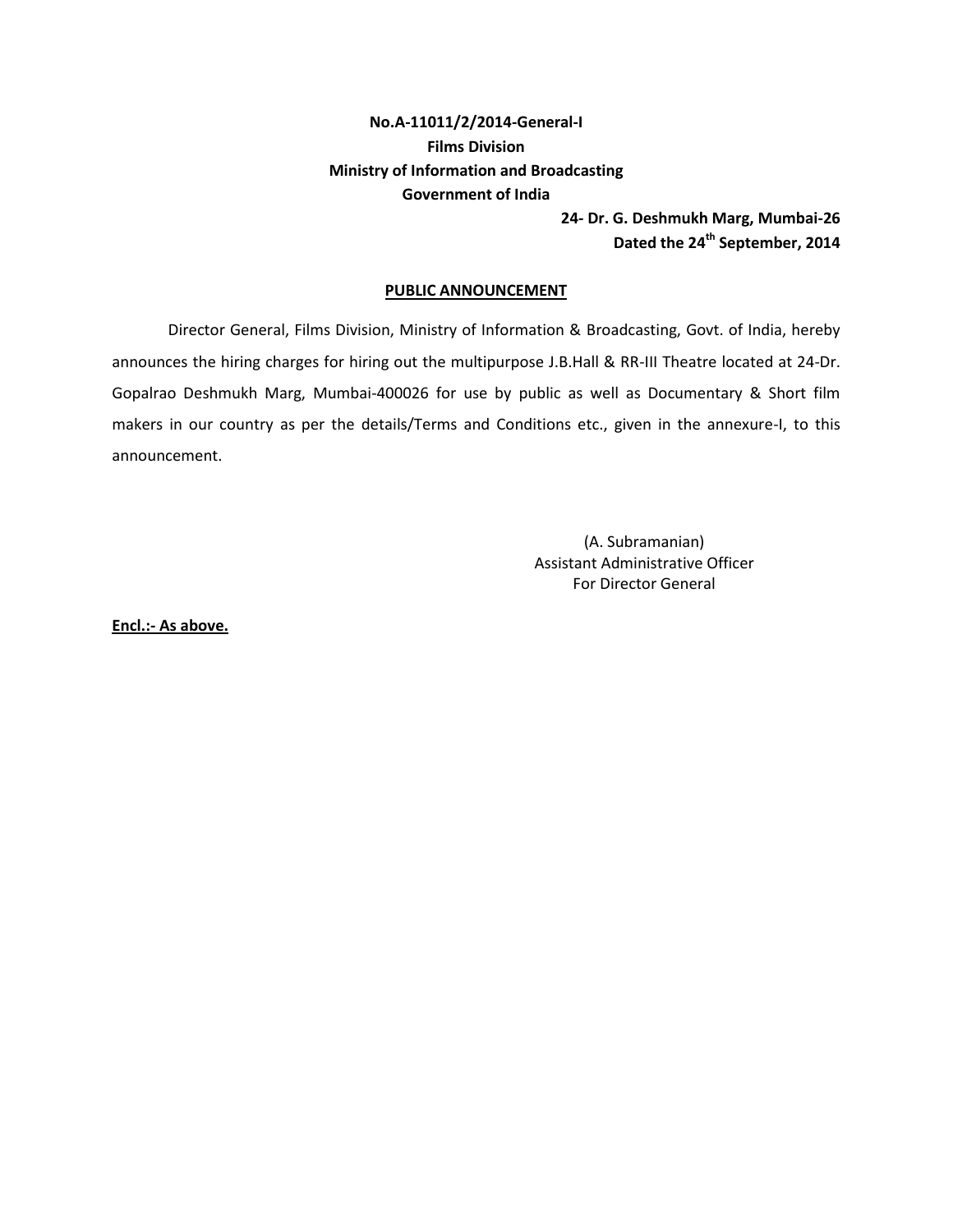## **1. HIRE CHARGES FOR J.BHAVNAGARY MULTI PURPOSE HALL ONLY FOR CORPORATE MEETINGS,SEMINARS, EXHIBITIONS ETC:**

- **a. For 4 hours : Rs.15,000/- plus tax as admissible under the rules.**
- **b. For 8 hours : Rs.25,000/- plus tax as admissible under the rules.**
- **c. Beyond 8 hrs :Rs.35,000/- per day ( for maximum 12 hours) plus tax as admissible under the rules.**
- **d. For continuous 2 days of hiring: Rs.30,000/-per day ( maximum 7 days of continuous hiring for maximum 12 hrs per day will be allowed)**

# **2. HIRE CHARGES OF J.BHAVNAGARY MULTI PURPOSE HALL ONLY FOR SHOOTING OF DOC .FILM, Short Films, Feature Films as well as T.V.Serials, Ad Films etc.**

- **A) For 8 hrs.30,000/- plus tax as admissible under the rules.**
- **B) For 2 to 7 days 40,000/- per day plus tax as admissible under the rules. ( Maximum 7 days of hiring will be allowed with conditions as applicable)**
- **3. The hiring charges of the J.Bhavnagary multi purpose hall or RR.III of Films Division will be hired out to other media units of the Ministry of Information & Broadcasting @ 50%of the general rates plus tax applicable with the general terms & conditions.**
- 4. **The hiring charges of J.Bhavnagary Hall or RR.III will be 25% of the general rates for the Doc. Films/ short film makers who are registered in the panel of Films Division ( with the general terms & conditions) for use in connection with documentary, short & animation films.**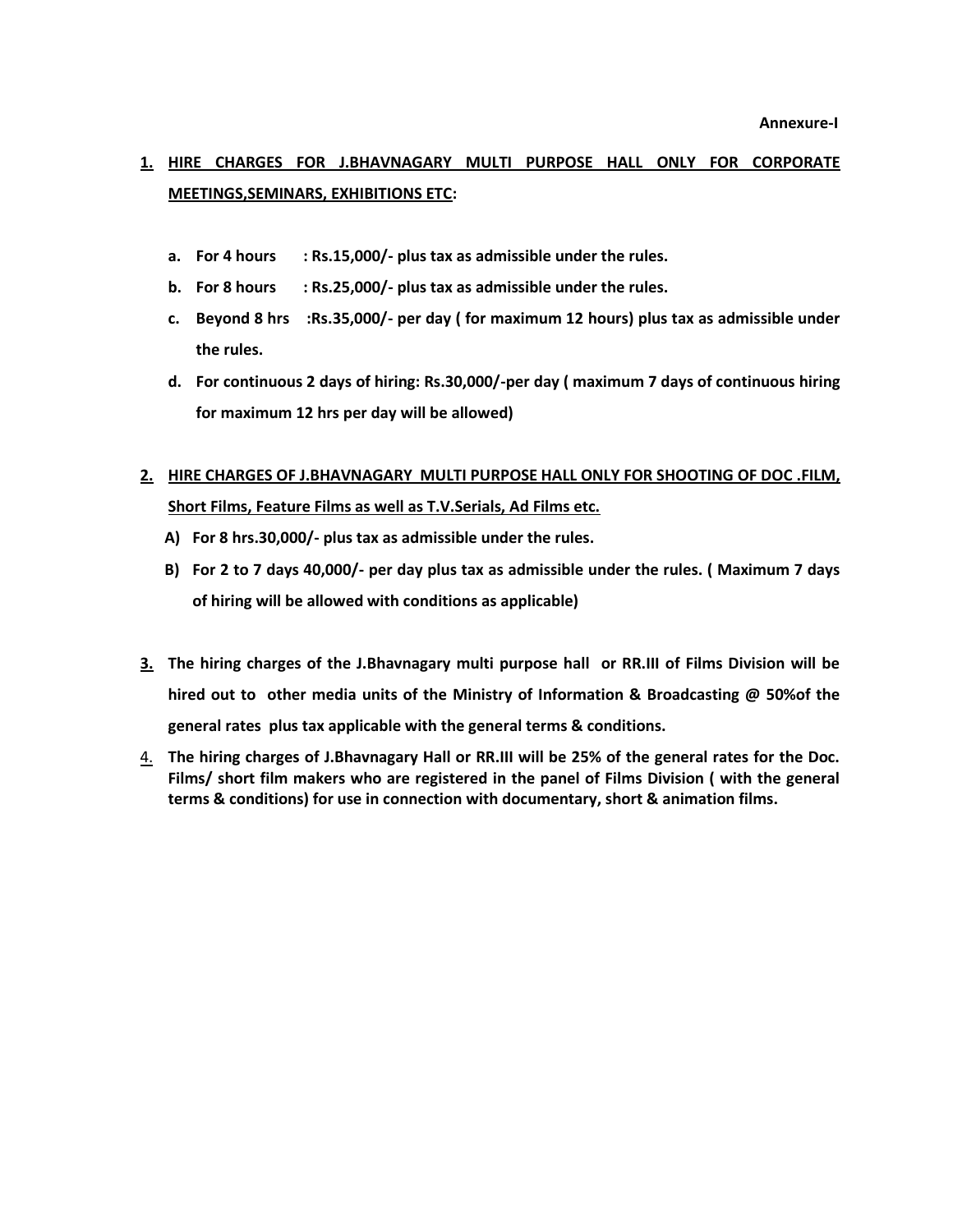#### **Terms & Conditions:**

- **1. The party hiring the hall is required to submit a security deposit of Rs.50,000/-for 1 day and Rs.1,00,000/- for 2 days in the form of DD or Pay Order drawn in the name of "Accounts Officer, Films Division, Mumbai payable at Mumbai" which is refundable at the time of vacating and handing over the hall in its original condition. In case any damages to the property, furniture/fixture occurs, then the same will be made good out of the security deposit.**
- **2. The hiring charges are to be paid in advance by DD or Pay Order drawn in favour of "Accounts Officer, Films Division, Mumbai". All payments are to be deposited with the Cashier in Cash Section in Phase I building and receipt obtained for the same. The hiring charges payment terms are as under:**
	- **i. 10% Advance at the time of booking the hall.**
	- **ii. 40% one week before the date of event date.**
	- **iii. Balance 50% before the start of the event date.**
- **3. J.Bhavnagary hall has basic lighting for stage. Sound system & projection are not included in the charges.( but projection/sound system with operator is included in the charges for theatre.) . In case any technical support for projection or sound is required, it can be provided by Films Division at extra cost for J.Bhavnagary hall .**
- **4. The hiring of hall is restricted to the interiors and no external area of Films Division will be allowed to be used for any purpose.**
- **5. Cooking is not permitted in the interior of the hall**
- **6. Requisite permissions for the activity from statutory authorities concerned if required shall be arranged by party hiring the premises and Films Division shall not be responsible for the same.**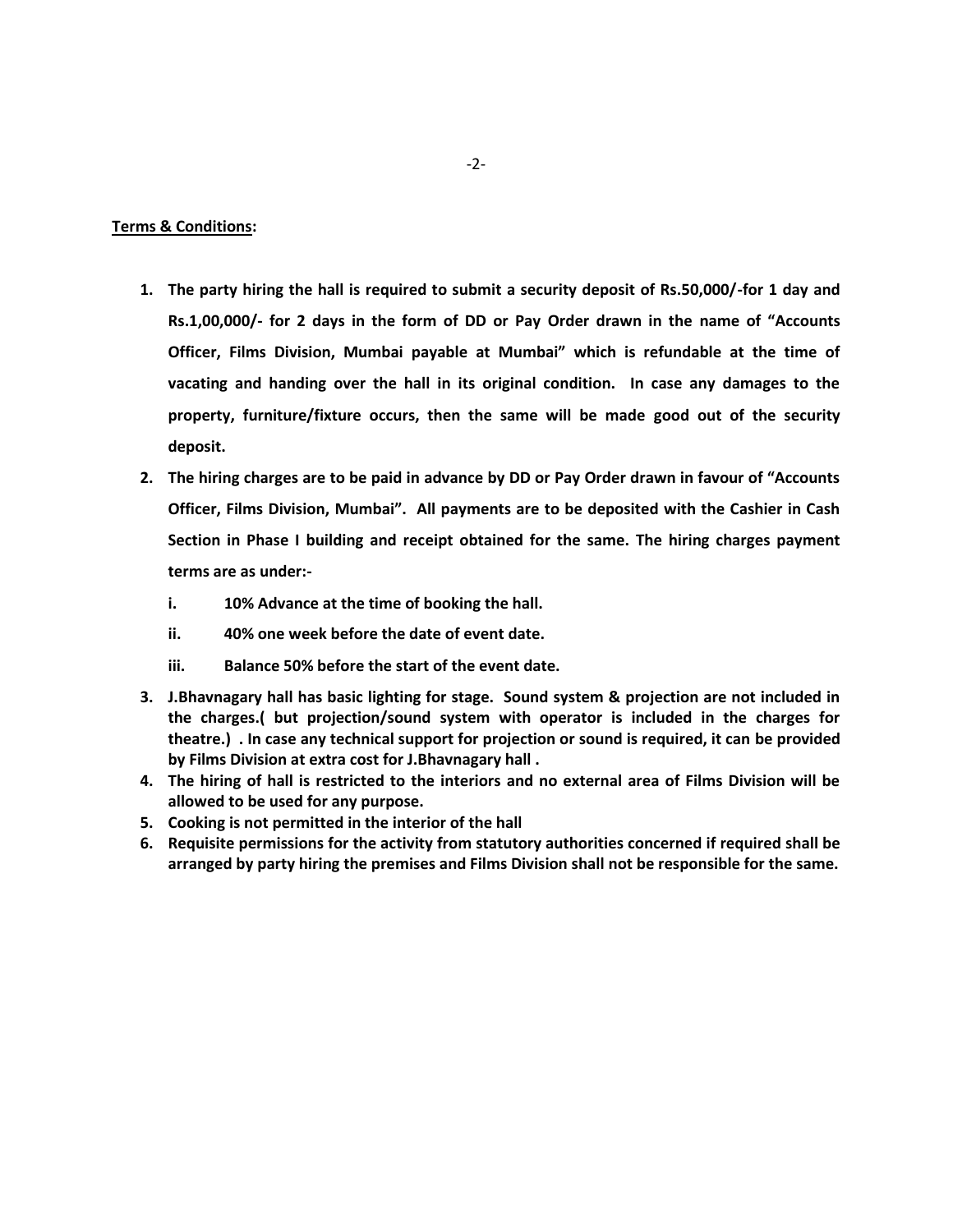#### **5. HIRING CHARGES FOR RR III THEATRE AT 10th FLOOR OF FILMS DIVISION PHASE I BUILDING**

- **A) Rs.8,000/- per hour plus tax as applicable**
- **B) Rs.20,000/- for 3 hours plus tax as applicable**
- **C) Rs.25,000/-for 4 hours plus tax as applicable**
- **D) Rs.40,000/-for 8 hours plus tax as applicable**
- **E) Rs.50,000/-for maximum 12 hours a day plus tax as applicable**

#### **TERMS & CONDITIONS :-**

- **1. Films Division staff will handle the equipments installed in the RR-III Theatre.**
- **2. Full advance payment by Demand Draft /Pay Order taken on any nationalized bank drawn in favour of "Accounts Officer, Films Division, Mumbai payable at Mumbai". All payments are to be deposited with the cashier in cash section in Phase-I building & receipt obtained for the same.**
- **3. Decision of Films Division is final & binding relating to hiring / cancellation of show.**
- **4. A refundable deposit of Rs.5000/- is to be kept with the officer-in-Charge of Films Division Theatres , Mumbai as security against damages to premises / equipment in the form of Demand Draft /Pay order taken from any nationalized bank drawn in favour of "Accounts Officer, Films Division, Mumbai, payable at Mumbai" which is refundable at the time of vacating & handing over the RR-III Theatre in its original condition.**
- **5. 3-D Glasses ,if required, can be provided by Films Division @Rs.50/- each. The hiring party will be responsible to return the 3 –D glasses in good condition. If a glass is damaged, a sum of Rs.700/- will be deducted.**

#### **GENERAL TERMS & CONDITIONS FOR J.BHAVNAGARY HALL & RR-III THEATRE :-**

- **1. Hiring rates are subject to revision from time to time without prior intimation.**
- **2. All Levies & taxes will be charged extra.**
- **3. Consumption of alcohol is prohibited in the above premises including J.B.Hall & RR-III Theatre .**
- **4. The condition of the J.B.Hall & RR-III theatre is to be restored back to its original position / condition at the time of vacating & handing over to Films Division.**
- **5. The parking of vehicles will be charged extra at the prevailing rates of Films Division.**